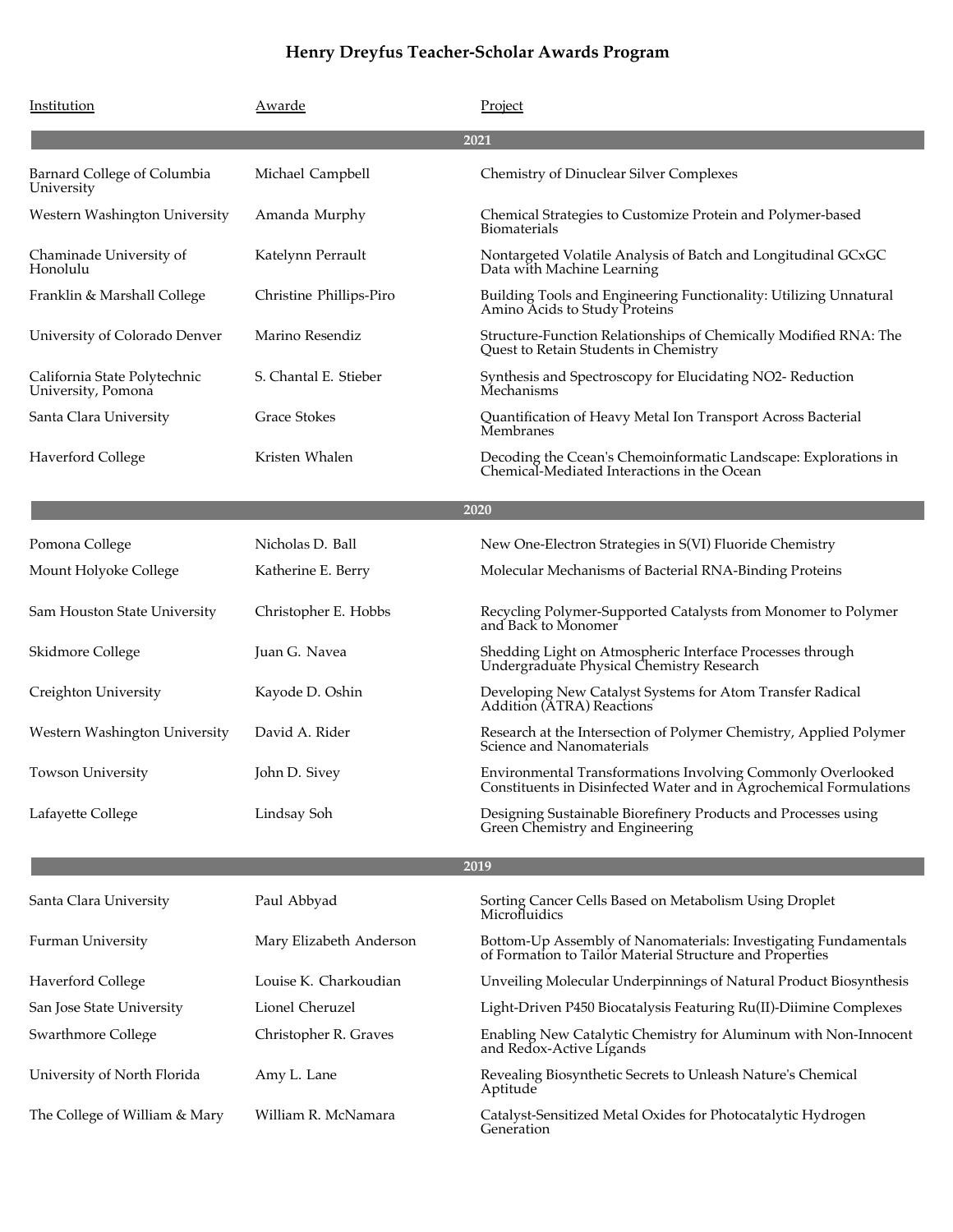| Institution                                    | Awarde               | Project                                                                                                                       |
|------------------------------------------------|----------------------|-------------------------------------------------------------------------------------------------------------------------------|
| <b>Wellesley College</b>                       | Rachel H. R. Stanley | The Gas Toolbox: Chemical Clues for Understanding the Effect of<br>Climate Change on the Ocean                                |
|                                                |                      | 2018                                                                                                                          |
| University of Wisconsin-Stevens<br>Point       | Nathan Bowling       | Controlling Conformations of Unsaturated Molecules                                                                            |
| Lafayette College                              | Justin K. Hines      | Impact of Amino Acid Content on Amyloid and Molecular<br>Chaperone Interactions in Live Cells                                 |
| Butler University                              | R. Jeremy Johnson    | Mycobacterial Serine Hydrolases and their Roles in Dormant<br>Tuberculosis Infection                                          |
| University of Colorado Denver                  | Jefferson Knight     | Chemistry of Interfacial Protein-Membrane Interactions Central to<br>Insulin Secretion                                        |
| Furman University                              | Greg Springsteen     | Protometabolic Pathways Toward the Origin of Life                                                                             |
| Santa Clara University                         | Korin E. Wheeler     | Toward Prediction of Nanoparticle Biomolecular Interactions and<br>Reactivity                                                 |
| James Madison University                       | Nathan T. Wright     | Towards Stabilizing Disease-causing Desmoplakin Mutations                                                                     |
| The College of William & Mary                  | Kristin L. Wustholz  | Development of Stimulus-Responsive SERS Probes for Biosensing                                                                 |
|                                                |                      | 2017                                                                                                                          |
| University of San Diego                        | Lauren Benz          | The Surface Chemistry of Complex Materials                                                                                    |
| Reed College                                   | Juliane L. Fry       | NO <sub>x</sub> and Particulate Matter: Determining the Chemical Mechanisms<br>Behind Regional Air Pollution                  |
| Santa Clara University                         | Amelia A. Fuller     | New Functions of Biomimetic Oligoamides as Sensors for Water<br>Contaminants                                                  |
| Western Washington University                  | John D. Gilbertson   | Bioinspired Movement of Protons and Electrons for Small Molecule<br>Activation                                                |
| Central Michigan University                    | Benjamin M. Swarts   | Illuminating the Mycobacterial Cell Wall through Undergraduate<br>Chemical Biology Research                                   |
| <b>Haverford College</b>                       | Helen K. White       | Physicochemical and Biochemical Insights into the Cycling of<br>Organic Contaminants in Marine Environments                   |
| The College of William & Mary                  | Douglas D. Young     | Application of Unnatural Amino Acids to Prepare Multivalent<br>Bioconjugates                                                  |
|                                                |                      | 2016                                                                                                                          |
| The State University of New York<br>at Potsdam | Fadi Bou-Abdallah    | Iron Oxidation and Deposition Mechanisms in WT Heteropolymer<br>Ferritins and Ferritin Variants Causing Neuroferritinopathy   |
| University of San Diego                        | Timothy B. Clark     | Metal-Catalyzed Borylation Reactions                                                                                          |
| University of Richmond                         | Kelling J. Donald    | Weak Interactions and Chemical Bonding Phenomena in Inorganic<br>and Organic Systems: Understanding, Predicting, and Applying |

Katherine E. Plass

Matthew T. Whited

Liliya A. Yatsunyk

Pomona College Jane M. Liu Jane M. Liu Molecular Understanding and Applications of Bacterial RNAs

Franklin & Marshall College Engineering Copper Sulfide Nanoparticles to Modulate Ion Exchange and Photocatalysis

Carleton College The Matthew T. Whited Exploiting Metal/Main-Group Cooperation in Small Molecule Activation

Swarthmore College Deciphering the Structure and Dynamics of Quadruplex DNA and DNA-ligand Complexes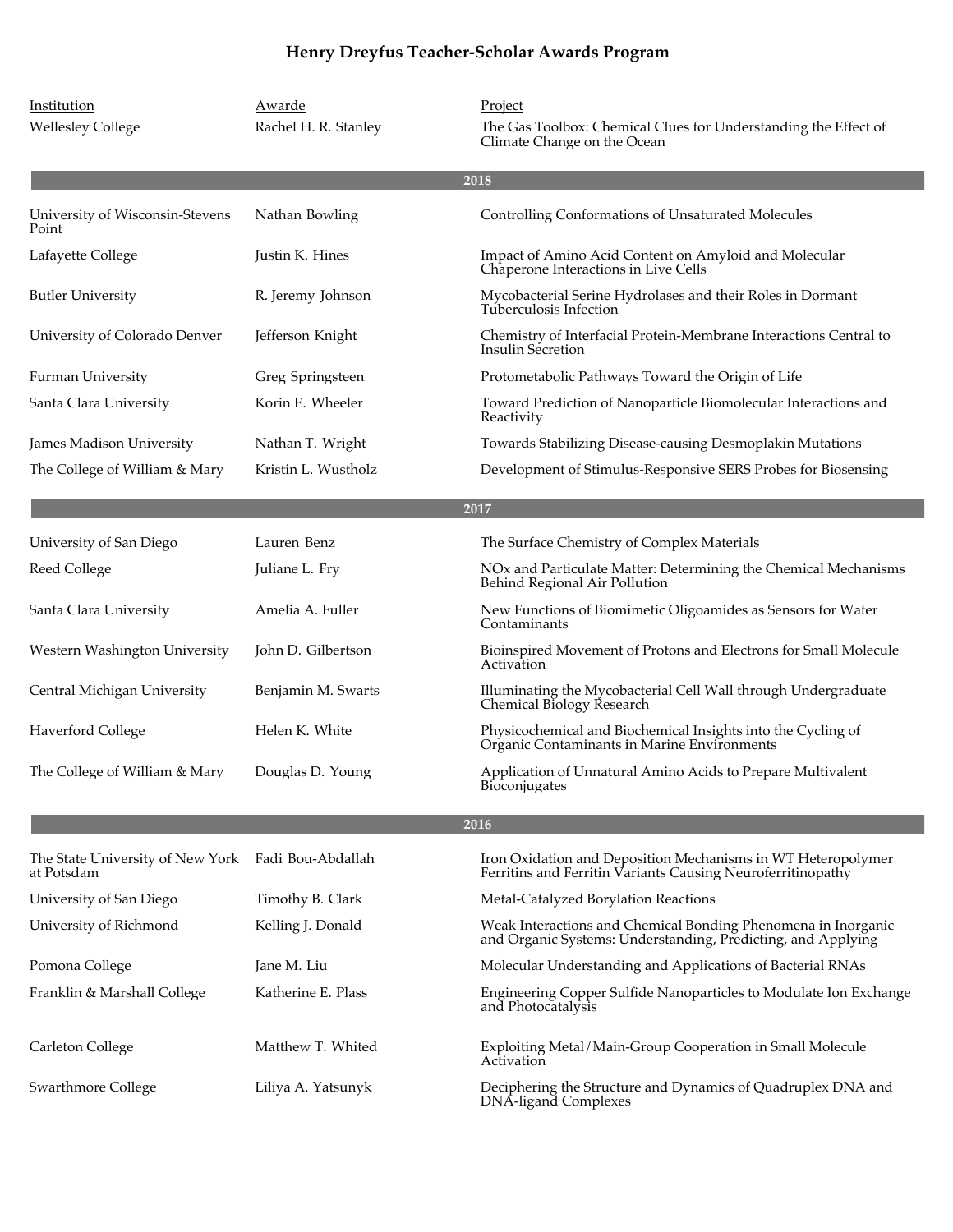| Institution                   | Awarde                     | Project                                                                                                                                           |
|-------------------------------|----------------------------|---------------------------------------------------------------------------------------------------------------------------------------------------|
|                               |                            | 2015                                                                                                                                              |
| Franklin & Marshall College   | Scott H. Brewer            | Exploring Protein Structure and Hydration with Spectroscopic<br>Reporter Unnatural Amino Acids and Modified Nucleosides                           |
| Doane College                 | Andrea E. Holmes           | DETECHIP: The Development of a Solid Supported Chemical Sensor<br>Array                                                                           |
| Hope College                  | Jeffrey B. Johnson         | Carbon-Carbon Single Bond Activation: Mechanistic Understanding<br>Leading to New Methodology                                                     |
| St. Olaf College              | Dipannita Kalyani          | Pd- and Ni-Catalyzed Carbon-Carbon Bond Formations                                                                                                |
| <b>Haverford College</b>      | Casey H. Londergan         | Development of Site-Specific Vibrational Probes of Dynamic Protein<br>Structure                                                                   |
| The College of William & Mary | Jonathan R. Scheerer       | Studies Directed Toward the Synthesis, Reactivity, and Application<br>of Polycyclic Alkaloid Natural Products                                     |
| Western Washington University | Paul Clinton Spiegel       | Structure and Function of Ribosome-Dependent GTPases and Blood<br>Coagulation Factor VIII                                                         |
| 2014                          |                            |                                                                                                                                                   |
| <b>Hamilton College</b>       | Myriam L. Cotten           |                                                                                                                                                   |
| Hope College                  | Jason G. Gillmore          | Synthesis, Photochemistry, Electrochemistry & Computation:<br>Undergraduate Research Toward Photochromic Photooxidants                            |
| University of Colorado Denver | Hai Lin                    | Open-Boundary QM/MM Methods for Multiscale Modeling and<br>Simulations of Chemical Reactions in Complex Environments                              |
| Western Washington University | Gregory W. O'Neil          | New Sulfone and Silicon-Based Methods for Complex Target<br>Oriented Synthesis                                                                    |
| <b>Haverford College</b>      | Joshua A. Schrier          | Designing Organic Semiconductors, Gas Separation Membranes, and<br>Inorganic Solids                                                               |
| Gustavus Adolphus College     | Dwight R. Stoll            | Fundamental studies in two-dimensional liquid chromatography –<br>Informing the next era in liquid chromatography                                 |
| Calvin College                | Douglas A. Vander Griend   | Thermodynamic Modeling of Molecular Ensembles in Solution, from<br>Supramolecular Assemblies to Biomolecules                                      |
|                               |                            | 2013                                                                                                                                              |
| University of Richmond        | Chiles Wade Downey         | Silyl Triflates in the Development of New One-Pot Reactions for the<br>Production of Synthetic Building Blocks                                    |
| <b>Bowdoin College</b>        | Danielle H. Dube           | Chemical tools to discover & target Helicobacter pylori's<br>glycoproteins                                                                        |
| Macalester College            | Paul J. Fischer            | Studies on Group VI and Group VIII Metal Complexes of Donor-<br>Functionalized Cyclopentadienyl and Anionic Bis(phosphino)borate<br>Ligands       |
| Villanova University          | Amanda M. Grannas          | Characterization and reactivity of natural organic matter in<br>environmental ices relevant to atmosphere/snow/ice interactions<br>and glaciology |
| Oberlin College               | Catherine M. Oertel        | Materials Old and New: Solvothermal Synthesis of Complex Oxides<br>and their Role in Corrosion Mechanisms                                         |
| Claremont McKenna College     | Kathleen L. Purvis-Roberts | Chemical Mechanism for Particulate Matter Formation from Amines<br>Utilized in Carbon Sequestration Technologies                                  |
| Harvey Mudd College           | David A. Vosburg           | Biomimetic Synthesis and Molecular Self-Assembly                                                                                                  |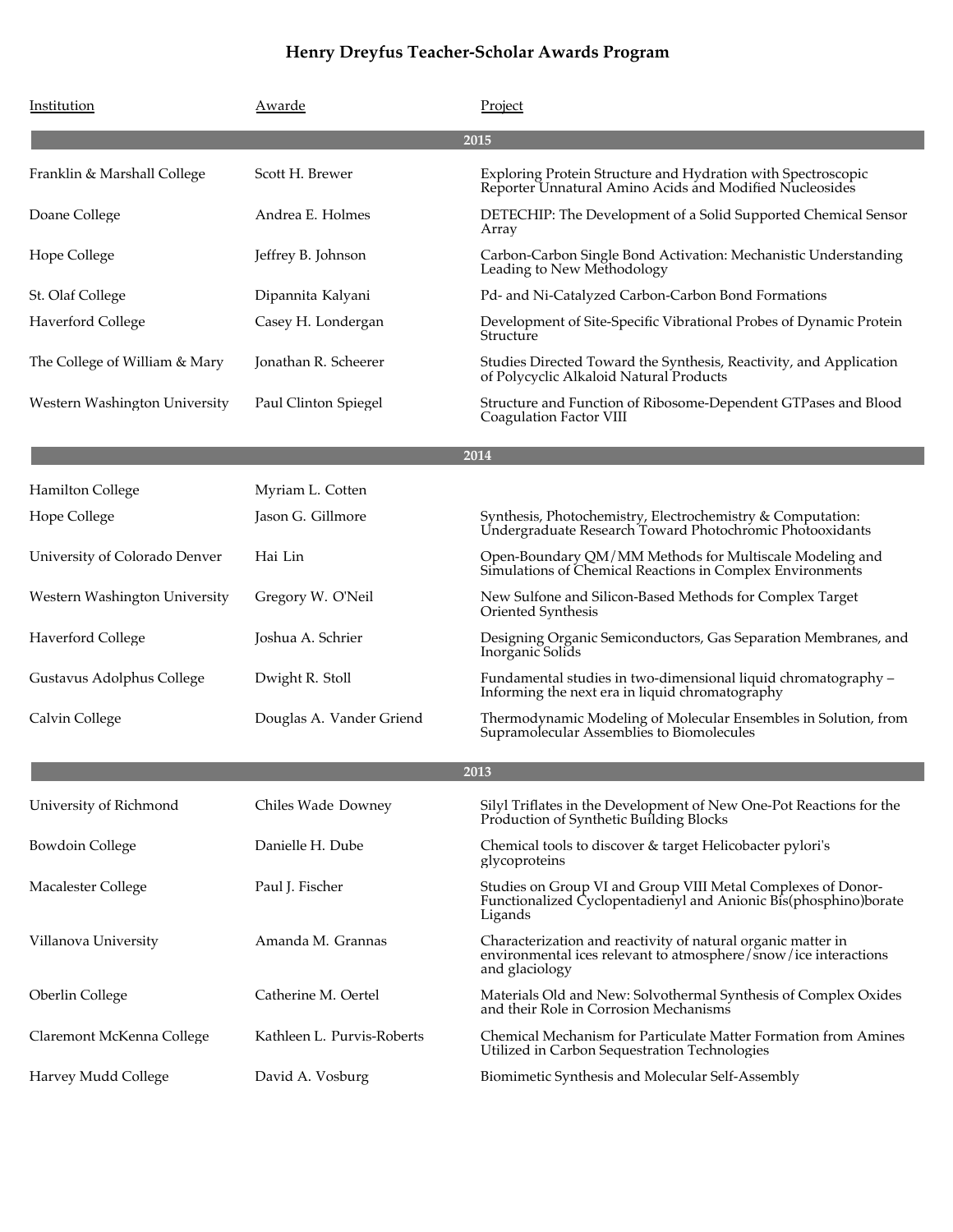| Institution                                | Awarde             | Project                                                                                                                                                          |  |
|--------------------------------------------|--------------------|------------------------------------------------------------------------------------------------------------------------------------------------------------------|--|
|                                            |                    | 2012                                                                                                                                                             |  |
| Lafayette College                          | James Ferri        | Toward Stimulus-Responsive Stability Control in Fluid/Fluid<br>Dispersions using Functionalized Nanoparticles                                                    |  |
| Furman University                          | <b>Brian Goess</b> | Total Synthesis of Furanosteroids                                                                                                                                |  |
| Southwestern Oklahoma State<br>University  | Tim Hubin          | Development and Screening of Transition Metal Complexes as<br>Chemokine Receptor Antagonists                                                                     |  |
| University of San Diego                    | Peter Iovine       | Undergraduate Research and Mentoring in Polymeric Materials:<br>Polymers and Self-Assembled Structures from Plant-Derived<br>Biopolymers                         |  |
| University of South Alabama                | Alexandra Stenson  | Chromatographic and Mass Spectral Characterization of<br>Environmental Mixtures                                                                                  |  |
| University of Wisconsin-Eau<br>Claire      | Kurt Wiegel        | Enhanced Stability and Formation of Hydrogen-bonded Mesophases<br>in Macromolecules                                                                              |  |
| Savannah State University                  | Hua Zhao           | Accelerating Enzymatic Hydrolysis of Cellulosic Biomass by Ionic<br>Liquid Pretreatment                                                                          |  |
|                                            |                    | 2011                                                                                                                                                             |  |
| <b>Bard College</b>                        | Craig M. Anderson  | Synthesis, Characterization, and Reactivity of Hetero-Multinuclear,<br>Anti-Cancer, Metal Complexes                                                              |  |
| <b>Wellesley College</b>                   | Donald E. Elmore   | Characterization of a Histone-Derived Peptide Library                                                                                                            |  |
| University of San Diego                    | Jeremy Kua         | Multiscale Modeling of Formaldehyde Chemistry                                                                                                                    |  |
| Swarthmore College                         | Stephen Miller     | Biochemical and structural studies of interspecies bacterial<br>communication                                                                                    |  |
| Mount Holyoke College                      | Megan Núñez        | Biophysical Chemistry of DNA Damage and Bacterial Predation                                                                                                      |  |
| <b>Oberlin College</b>                     | Rebecca Whelan     | Analytical approaches to the characterization and detection of<br>ovarian cancer biomarker proteins                                                              |  |
| 2010                                       |                    |                                                                                                                                                                  |  |
| <b>Amherst College</b>                     | Anthony Bishop     | Target-Specific Control of Protein Tyrosine Phosphatase (PTP)<br>Activity: Chemical-Genetic Tools for the Study of PTP-Mediated Cell<br>Signaling                |  |
| The College of William & Mary              | Elizabeth Harbron  | New Stimulus-Responsive Fluorescent Systems: Rhodamine<br>Spirolactam Sensors for Mercury and pH                                                                 |  |
| Colby College                              | Jeffrey Katz       | The Development and Quantitative Measurement of Acetylene-<br>Activated SNAr Reactions and their Application for Complex<br>Macrocycle Synthesis                 |  |
| Chapman University                         | Christopher Kim    | Nanoscale Environmental Chemistry: Studies of Metal Adsorption /<br>Desorption Interactions with Iron Oxyhydroxide Nanoparticle<br>Aggregates                    |  |
| University of Richmond                     | Michael Leopold    | Nanoparticle Film Assemblies as Interfaces for Protein Adsorption<br>and Electrochemistry - Amperometric Sensing Materials for<br><b>Biomedical Applications</b> |  |
| <b>Haverford College</b>                   | Alexander Norquist | Organically Template Vanadium Tellurites: A New Target for Novel<br>Microporous Materials                                                                        |  |
|                                            |                    | 2009                                                                                                                                                             |  |
| California State University,<br>Northridge | Jussi Eloranta     | Spectroscopy in condensed phases                                                                                                                                 |  |
| Oberlin College                            | Manish Mehta       | Ab initio, diffraction, and NMR studies of solvation and hydrogen<br>bonding in small peptides in condensed phases                                               |  |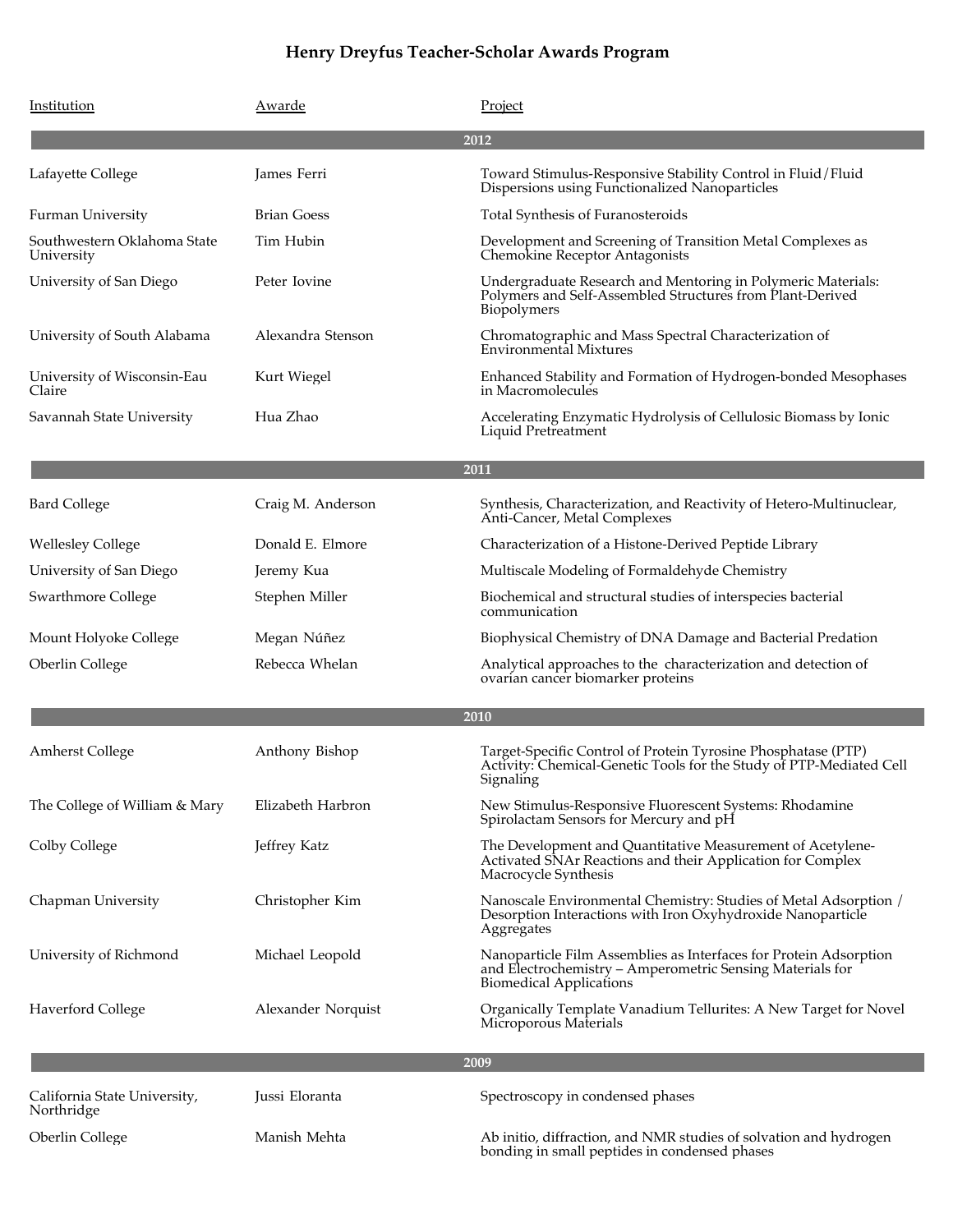| Institution                                   | Awarde                  | Project                                                                                                                                                                                  |  |
|-----------------------------------------------|-------------------------|------------------------------------------------------------------------------------------------------------------------------------------------------------------------------------------|--|
| College of the Holy Cross                     | Kenneth Mills           | The mechanism of protein splicing: non-canonical inteins                                                                                                                                 |  |
| Eastern Illinois University                   | Sean Peebles            | Microwave spectroscopic studies of transition metal complexes<br>prepared by laser ablation                                                                                              |  |
| <b>Smith College</b>                          | Kate Queeney            | Nanoscale topography in a beaker: characterization and development<br>of patterned Si surfaces                                                                                           |  |
| <b>Bucknell University</b>                    | Eric Tillman            | Direct synthesis of cyclic polymers using nitrones                                                                                                                                       |  |
| <b>Trinity University</b>                     | Adam Urbach             | Rigid receptors for multivalent peptide recognition                                                                                                                                      |  |
|                                               |                         | 2008                                                                                                                                                                                     |  |
| California State University, Long<br>Beach    | Xianhui Bu              | Chirality in Metal-Organic Framework Materials                                                                                                                                           |  |
| Smith College                                 | Shizuka Hsieh           | Photochemistry and Overtone-Initiated Chemistry of Atmospheric<br>Hydroperoxides                                                                                                         |  |
| San José State University                     | Gilles Muller           | Development of Circularly Polarized Luminescence as an Attractive<br>Complementary Method to the Presently Available Techniques for<br>Probing Specific Chiral Structural Changes        |  |
| University of Puerto Rico,<br>Mayagüez Campus | Belinda Pastrana-Rios   | An Interdisciplinary Approach Towards the Study of Proteins and<br>Protein-Protein Interactions: From Bioinformatics to Molecular<br>Biophysics                                          |  |
| Williams College                              | Thomas E. Smith         | Asymmetric Methods for the Synthesis of Pyran-Based Anticancer<br><b>Natural Products</b>                                                                                                |  |
|                                               |                         | 2007                                                                                                                                                                                     |  |
| <b>Trinity University</b>                     | Bert D. Chandler        | Functional Bimetallic Model Catalysts: Nanoparticle Chemistry and<br>Reaction Kinetics for Characterizing, Evaluating, and Understanding<br>the Active Sites in Heterogeneous Catalysts. |  |
| <b>Wellesley College</b>                      | Nolan T. Flynn          | Development of an electrochemical method for triggering the<br>assembly of metal nanoparticles in aqueous solution.                                                                      |  |
| Mount Holyoke College                         | Maria Gomez             | The Elusive Proton: Finding Conduction Pathways in Solid and<br>Liquid Phases.                                                                                                           |  |
| University of Richmond                        | Michelle L. Hamm        | Studies into the base pairing, repair and replication of the prominent<br>promutagen 8-oxo-2'-deoxyguanosine using modified nucleotides.                                                 |  |
| Kenyon College                                | Mo Hunsen               | Green Chemistry: Chemical, Enzymatic, and Enzychemical Catalysis<br>for the Synthesis of Novel Glycosidase Inhibitors and Biodegradable<br>Polymers.                                     |  |
| California State University,<br>Northridge    | Thomas G. Minehan       | Development of Green Methodology for the Synthesis of 2-deoxy-ß-<br>C-Aryl Glycosides and Application to the Preparation of Natural<br>Products and Nucleoside Analogs.                  |  |
| College of Charleston                         | Pamela J. Riggs-Gelasco | Oxygen Activation by Metalloenzymes: The case of Ribonucleotide<br>Reductase from Coryneform ammoniagenes and its facultative metal<br>cofactor.                                         |  |
| 2006                                          |                         |                                                                                                                                                                                          |  |
| Mount Holyoke College                         | Wei Chen                | Probing the Fundamentals of Wetting and Biocomptibility for the<br>Design of New Materials                                                                                               |  |
| University of Wisconsin-Eau<br>Claire         | Stephen Drucker         | We will use jet-cooled cavity ringdown spectroscopy to characterize a<br>series of cyclic enones in their triplet excited states.                                                        |  |
| University of South Alabama                   | David C. Forbes         | Thermally induced decarboxylation of carboxymethylsulfonium<br>betaines results in formation of the corresponding sulfur ylides in<br>situ.                                              |  |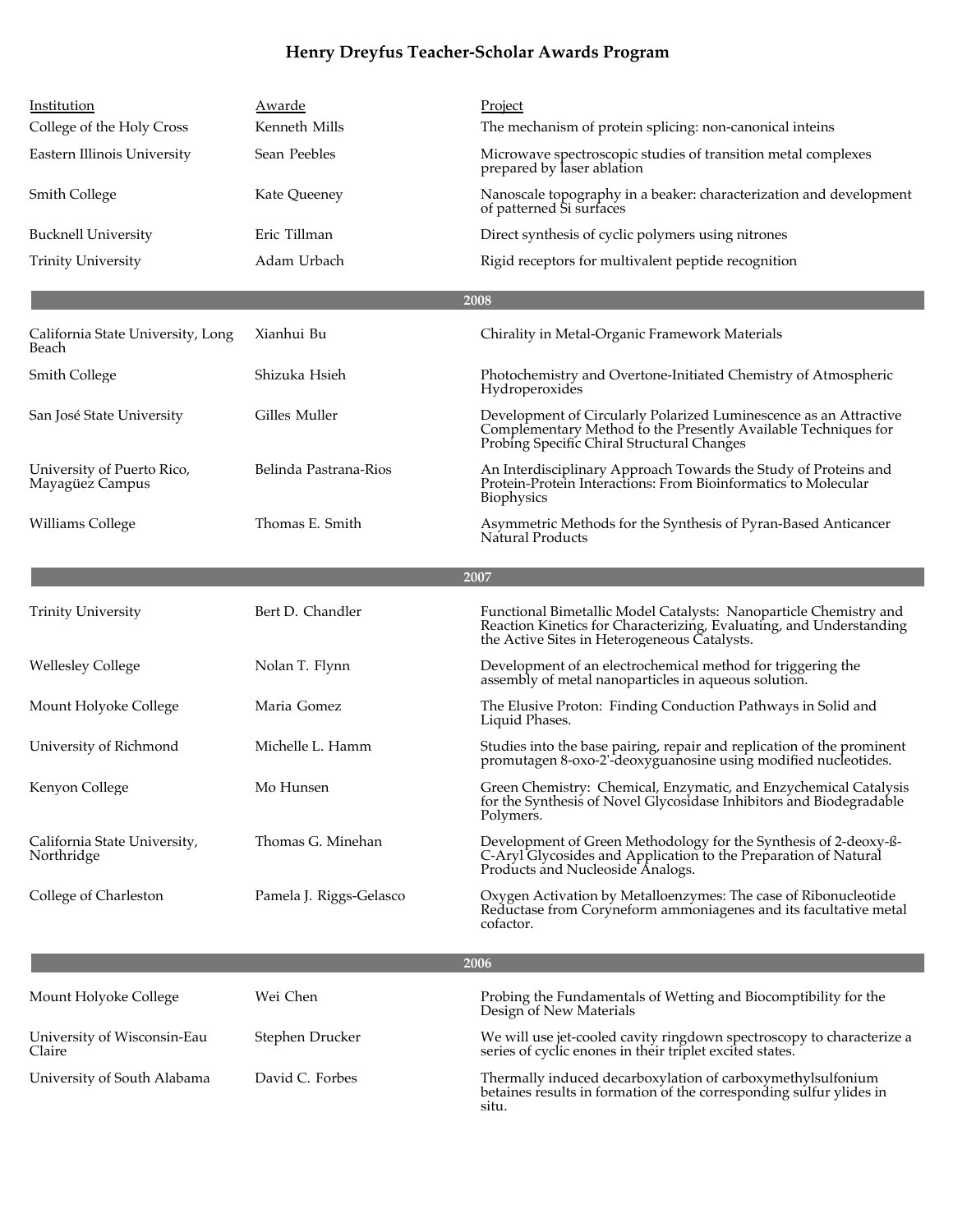| Institution<br>College of the Holy Cross         | Awarde<br>Kimberley A. Frederick | Project<br>Studies of flow processes in microfluidic systems involving<br>polyelectrolyte multilayers, thermoresponsive polymers and<br>guanosine gels                                              |
|--------------------------------------------------|----------------------------------|-----------------------------------------------------------------------------------------------------------------------------------------------------------------------------------------------------|
| Macalester College                               | Keith T. Kuwata                  | Computational studies of oxidation intermediates that serve as<br>aerosol precursors and free radical sources in the troposphere                                                                    |
| University of North Carolina at<br>Wilmington    | Michael Messina                  | Viewing enzyme active sites as "quantum controllers" of proton<br>transfer, we propose a quantum control study of the quantum<br>dynamics of proton transfer and tunneling in enzyme active sites.  |
| The College of William & Mary                    | John C. Poutsma                  | Investigation the consequences of non-protein amino acid<br>substitution on the thermochmistry and fragmentation patterns of<br>small peptides                                                      |
|                                                  |                                  | 2005                                                                                                                                                                                                |
| <b>Barnard College</b>                           | Linda H. Doerrer                 | Transition metal complexes with fluorinated aryloxide ligands are<br>investigated for reactivity with strongly oxidating reagents and<br>potential organic substrate oxidation.                     |
| Mount Holyoke College                            | Darren G. Hamilton               | Design, synthesis, and characterization of self-organizing molecular<br>systems expressing useful emergent properties.                                                                              |
| Swarthmore College                               | Kathleen P. Howard               | Development and application of spectroscopic methods (NMR and<br>EPR) to the conformational analysis of membrane-bound viral<br>proteins                                                            |
| University of Richmond                           | Carol A. Parish                  | Computational investigations of biologically important systems:<br>Determining the conformational flexibility of HIV protease inhibitors<br>and the cyclization barriers in enediyne warhead drugs. |
| <b>Furman University</b>                         | Jeffrey T. Petty                 | Small silver and platinum nanoclusters will be investigated for their<br>potential use as fluorescent biological labels and as chiral catalysts.                                                    |
| State University of New York at<br>Geneseo       | Wendy K. Pogozelski              | We will measure deletion events in mitochondrial DNA as a function<br>of gamma ray dose and investigate the effect on NADH:Q<br>oxidoreductase.                                                     |
| New Mexico Institute of Mining<br>and Technology | Donald H. Weinkauf               | Conformal plasma polymer coatings for the surface modification of<br>micon and nanoscale particles: reactor design and coating<br>characterization                                                  |
|                                                  |                                  | 2004                                                                                                                                                                                                |
| <b>Bates College</b>                             | Rachel N. Austin                 | The reaction mechanisms and active site structures of diiron<br>monooxygenases.                                                                                                                     |
| <b>Wheaton College</b>                           | Daniel L. Burden                 | The use of single-molecule techniques for the study of ion-channel<br>dynamics and the optical manipulation of DNA.                                                                                 |
| <b>Amherst College</b>                           | Sandra L. Burkett                | Polymerization from inorganic lamellae: nanocomposites of polymer<br>brushes and organically functionalized synthetic clays.                                                                        |
| Santa Clara University                           | Michael R. Carrasco              | Site-specific attachment of small organic molecules to peptides and<br>proteins; structure and function of peptides and proteins altered by<br>attached molecules.                                  |
| Colby College                                    | Julie T. Millard                 | Small molecule-DNA interactions with an emphasis on the<br>mechanism of anti-cancer activity.                                                                                                       |
| University of the Sciences in<br>Philadelphia    | Guillermo Moyna                  | Use of theoretical 13C chemical shift surfaces and experimental NMR<br>data in the study of the conformation and dynamics of histo-blood<br>group antigen oligosaccharides.                         |
| University of Wisconsin-Eau<br>Claire            | James A. Phillips                | Matrix-isolation FTIR-spectroscopic, computational, and<br>crystallographic studies of condensed phase effects on structure in<br>nitrile donor-acceptor complexes.                                 |
| California State University, Los<br>Angeles      | Matthias Selke                   | The reactivity, kinetics, and mechanisms of singlet oxygen reactions<br>with metal-bound amino acids and heteroatoms.                                                                               |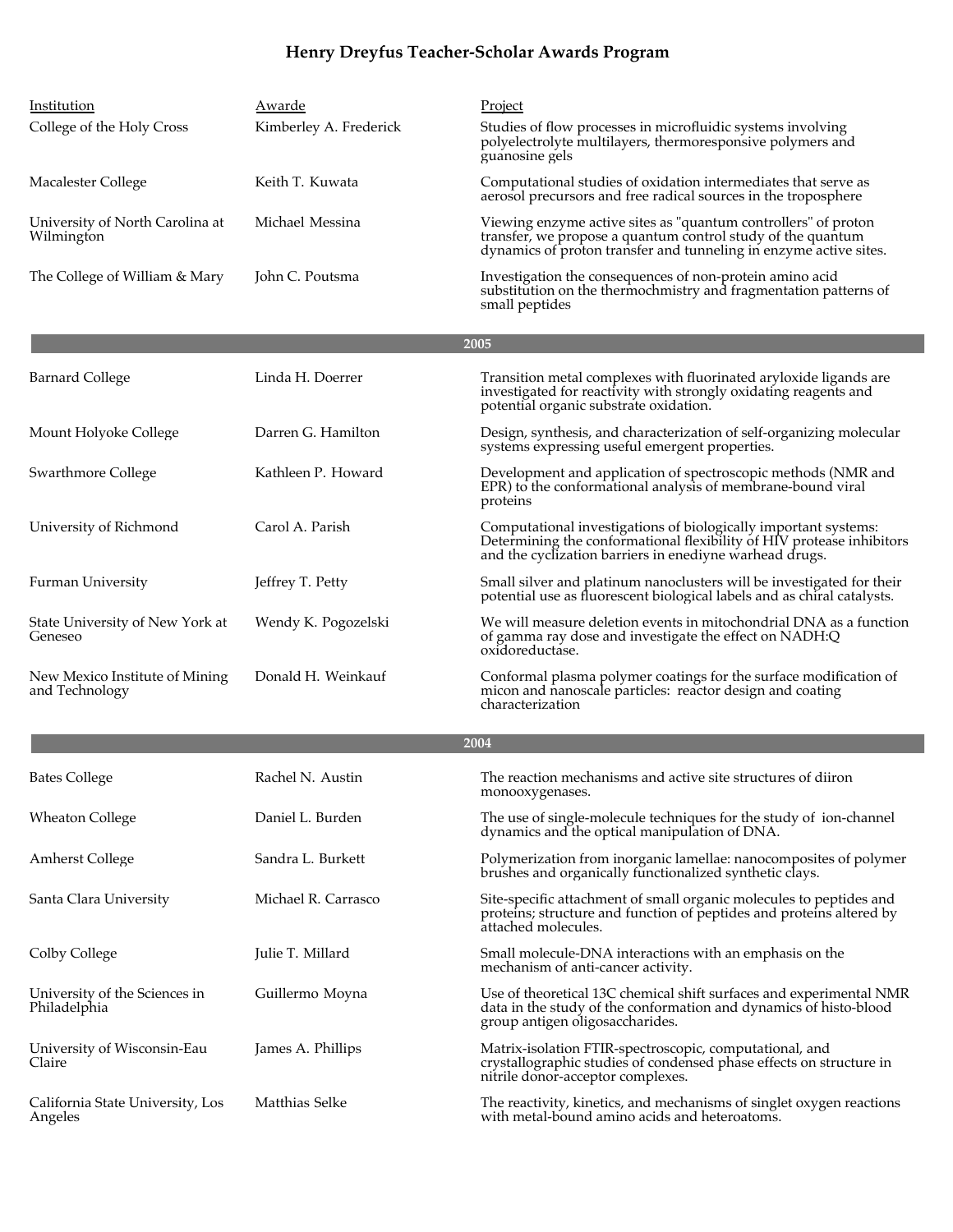| Institution<br>Concordia College                  | Awarde<br>Darin J. Ulness | Project<br>An investigation of the fundamental behavior of light-matter<br>interaction in liquids using noisy light spectroscopy.                           |
|---------------------------------------------------|---------------------------|-------------------------------------------------------------------------------------------------------------------------------------------------------------|
|                                                   |                           | 2003                                                                                                                                                        |
| Mount Holyoke College                             | Sean M. Decatur           | Studies of protein folding and misfolding in vitro: isotope-edited<br>infrared spectroscopy of protein aggregates                                           |
| Oberlin College                                   | Matthew J. Elrod          | Overall rate constant and branching ratio kinetics measurements of<br>the reaction of alkene-derived peroxy radicals with nitric oxide                      |
| Wabash College                                    | Scott E. Feller           | Computational studies of lipid-protein interactions                                                                                                         |
| James Madison University                          | Gina M. MacDonald         | An infrared investigation of substrate binding, salt effects and<br>domain movement in yeast phophoglycerate kinase                                         |
| Swarthmore College                                | Paul R. Rablen            | A Computational Investigation of the Mechanism of Addition of<br>Carbenes to Bicyclobutanes and Cyclopropenes                                               |
| Occidental College                                | Eileen M. Spain           | Interfacial chemistry of microbial processes relevant to biofilms and<br>nanotechnology                                                                     |
| <b>Furman University</b>                          | Paul S. Wagenknecht       | Exploitation of metal complexes of new constrained macrocyclic<br>ligands in electronic energy transfer studies and catalysis                               |
|                                                   |                           | 2002                                                                                                                                                        |
| <b>Haverford College</b>                          | Karin S. Akerfeldt        | Synthetic peptides: applications to Ca2+-binding proteins of the EF-<br>hand type, voltage-gated ion channels and novel biomaterials                        |
| The College of William & Mary                     | Robert J. Hinkle          | Rearrangements and substitution reactions in beta, beta-disubstituted<br>alkenyl(aryl)iodonium salts: exploiting the extremely labile<br>aryliodonio moiety |
| <b>Trinity University</b>                         | Christopher Pursell       | Heterogeneous chemistry on solid films of nitric acid, ammonia, and<br>hydrogen sulfide                                                                     |
| The University of North Carolina<br>at Charlotte  | Daniel Rabinovich         | An investigation of the syntheses and structures of nickel compounds<br>in a sulfur-rich environment that mimics hydrogenase enzymes                        |
| Missouri State University                         | Mark M. Richter           | Electrochemiluminescence of ruthenium(II) polyazine complexes<br>containing crown-ether moieties in the presence of metal ions                              |
| Western Washington University                     | James R. Vyvyan           | Computational investigation of phenol epoxide cyclizations                                                                                                  |
|                                                   |                           | 2001                                                                                                                                                        |
| University of Wisconsin-Eau<br>Claire             | Jason A. Halfen           | Analysis of the molecular architecture of copper catalysts for olefin<br>aziridination                                                                      |
| Occidental College                                | Michael G. Hill           | In Vitro selection of redox-active ribozymes featuring transition-<br>metal cofactors                                                                       |
| Illinois Wesleyan University                      | Ram S. Mohan              | Environmentally friendly organic synthesis using bismuth<br>compounds                                                                                       |
| Western Washington University                     | David L. Patrick          | Liquid crystal solvents for engineered growth of molecular<br>electronics materials                                                                         |
| California State University, Los<br>Angeles       | Feimeng Zhou              | DNA sensing and protein metal-electron transfer at the metal-<br>solution interface                                                                         |
|                                                   |                           | 2000                                                                                                                                                        |
| The University of North Carolina<br>at Greensboro | Alice E. Haddy            | Enzymatic and electron paramagnetic resonance characterization of<br>anion inhibitors of chloride-activated oxygen evolution                                |
| Swarthmore College                                | Robert S. Paley           | The chemistry of enantiopure 1-sulfinyl diene iron(0) tricarbonyl<br>complexes                                                                              |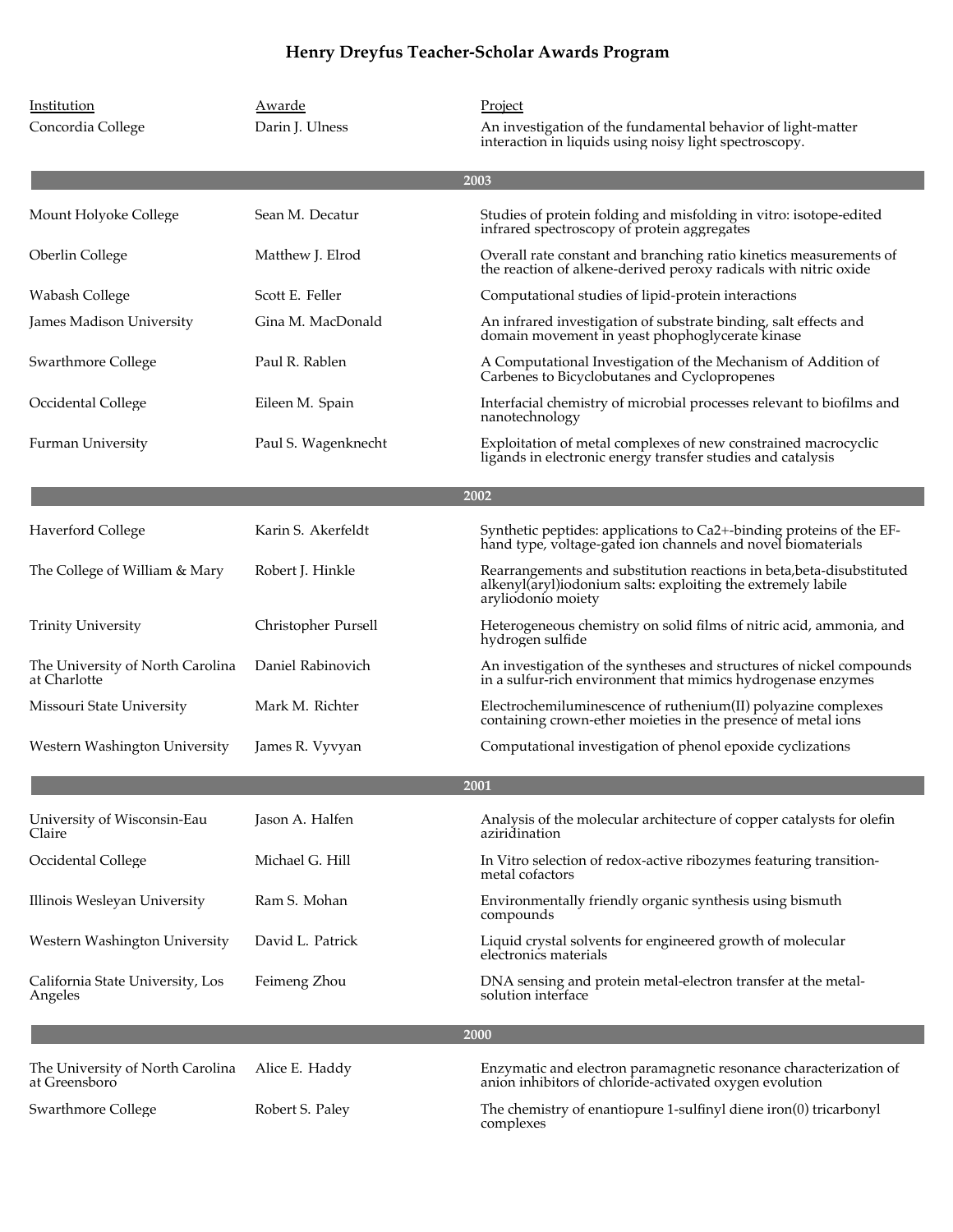| Institution<br>California State University,<br>Fullerton<br><b>Furman University</b><br>Carnegie Mellon University | Awarde<br>Fu-Ming Tao<br>John F. Wheeler<br>David J. Yaron | Project<br>Computational investigation of atmospheric oxidation chemistry of<br>volatile organic compounds<br>Preparation and characterization of DNA-binding and potential<br>photonuclease activity of several chiral transition metal complexes<br>Development of semiempirical quantum chemistry models for the<br>photophysical and electronic properties of conjugated polymers and<br>other organic semiconductors |
|--------------------------------------------------------------------------------------------------------------------|------------------------------------------------------------|---------------------------------------------------------------------------------------------------------------------------------------------------------------------------------------------------------------------------------------------------------------------------------------------------------------------------------------------------------------------------------------------------------------------------|
|                                                                                                                    |                                                            | 1999                                                                                                                                                                                                                                                                                                                                                                                                                      |
|                                                                                                                    | Maria A. Burnatowska-Hledin                                |                                                                                                                                                                                                                                                                                                                                                                                                                           |
| Hope College                                                                                                       |                                                            | Biochemical characterization of VACM-1, a novel protein involved in<br>the regulation of water balance and related to genes that regulate cell<br>growth.                                                                                                                                                                                                                                                                 |
| <b>Wake Forest University</b>                                                                                      | S. Bruce King                                              | Bio-organic chemistry of N-hydroxyureas and related compounds                                                                                                                                                                                                                                                                                                                                                             |
| Fort Lewis College                                                                                                 | Robert E. Milofsky                                         | Type II Photooxidation of Substituted Pyrroles: Towards the<br>Development of Solid- and Liquid-Phase Reactors for Environmental<br>and Biomedical Analysis                                                                                                                                                                                                                                                               |
| Pomona College                                                                                                     | Daniel J. O'Leary                                          | Studies in Organic Synthesis and Conformational Analysis                                                                                                                                                                                                                                                                                                                                                                  |
| The College of William & Mary                                                                                      | Robert D. Pike                                             | Chemical Investigations of New Metal-Organic Polymeric Networks                                                                                                                                                                                                                                                                                                                                                           |
| Connecticut College                                                                                                | Marc Zimmer                                                | Computational Analysis of Biologically Important Systems                                                                                                                                                                                                                                                                                                                                                                  |
|                                                                                                                    |                                                            | 1998                                                                                                                                                                                                                                                                                                                                                                                                                      |
| University of Richmond                                                                                             | Samuel A. Abrash                                           | An investigation of anomalies in the photochemistry of weakly<br>bound complexes                                                                                                                                                                                                                                                                                                                                          |
| College of the Holy Cross                                                                                          | Timothy P. Curran                                          | Creating peptide tertiary structures by linking enforced peptide<br>secondary structures                                                                                                                                                                                                                                                                                                                                  |
| <b>Haverford College</b>                                                                                           | Julio C. de Paula                                          | Energy transfer processes in biology and medicine probed by laser<br>spectroscopy                                                                                                                                                                                                                                                                                                                                         |
| The University of North Carolina<br>at Charlotte                                                                   | Bernadette T. Donovan-Merkert                              | Redox-promoted reactions of organometallic complexes                                                                                                                                                                                                                                                                                                                                                                      |
| Mount Holyoke College                                                                                              | Helen O. Leung                                             | Studies of intermolecular interactions between nonbonded molecules<br>by Fourier transform microwave spectroscopy                                                                                                                                                                                                                                                                                                         |
| Florida International University                                                                                   | Kevin E. O'Shea                                            | Fundamental studies of the degradation of organic contaminants<br>using advanced oxidation technologies                                                                                                                                                                                                                                                                                                                   |
| San Francisco State University                                                                                     | Ursula Simonis                                             | Synthesis and characterization of porphyrins and iron porphyrins<br>embedded in model membranes                                                                                                                                                                                                                                                                                                                           |
| <b>Bucknell University</b>                                                                                         | Timothy G. Strein                                          | Activation, characterization and application of carbon fiber<br>microelectrodes                                                                                                                                                                                                                                                                                                                                           |
| Macalester College                                                                                                 | Thomas D. Varberg                                          | Laser spectroscopy of second- and third-row transition-metal<br>monohydrides                                                                                                                                                                                                                                                                                                                                              |

**1997**

| United States Naval Academy                   | Mark L. Campbell    |
|-----------------------------------------------|---------------------|
| Central Washington University                 | JoAnn Peters DeLuca |
| University of Puerto Rico,<br>Mayagüez Campus | Gustavo López       |
| University of South Alabama                   | Jeffry D. Madura    |
| University of Massachusetts<br>Dartmouth      | Bal Ram Singh       |